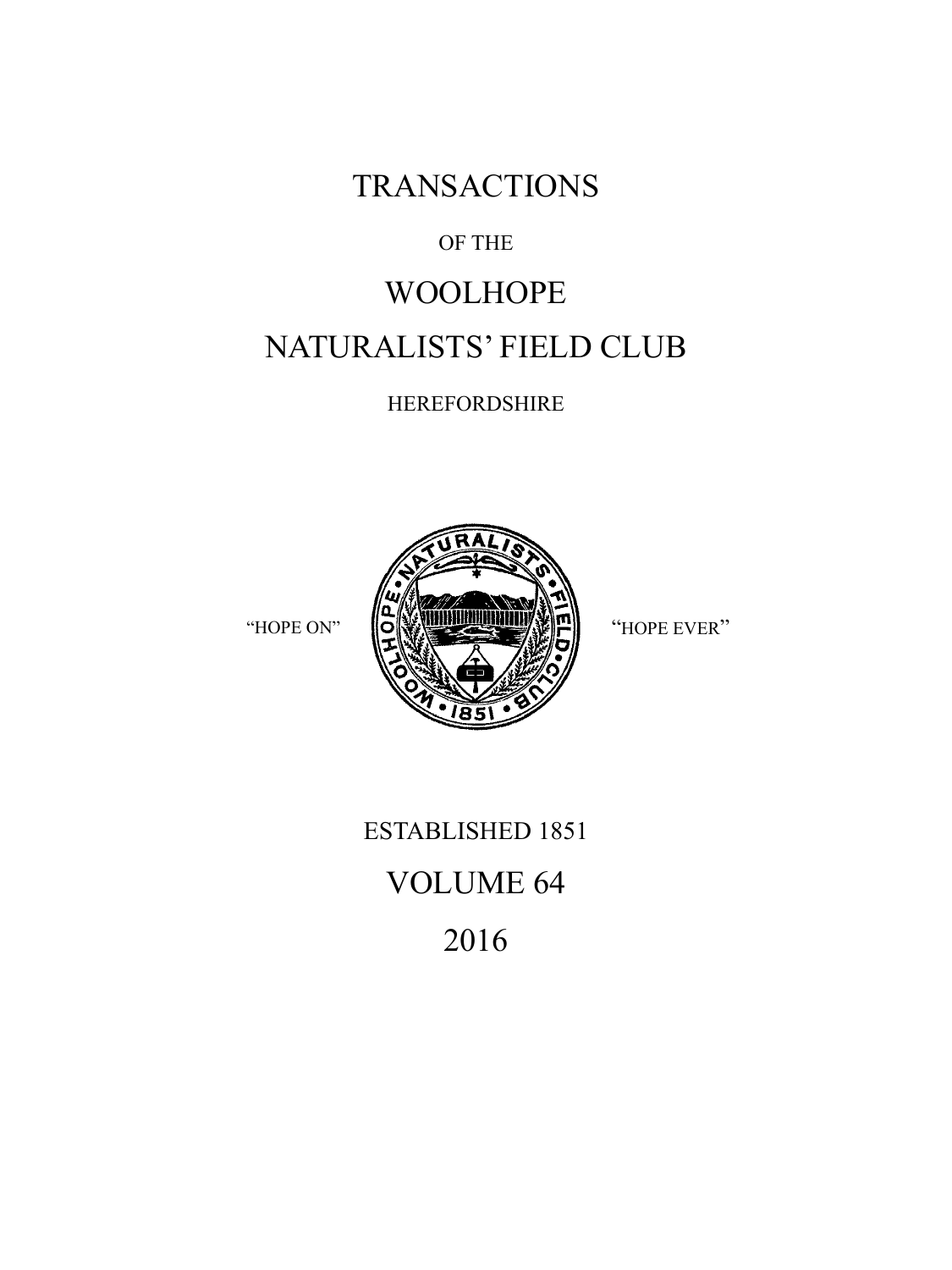## **TABLE OF CONTENTS**

 $D_{\alpha\alpha\delta}$ 

| $1 \mu \leq c$ |
|----------------|
|                |
| 13             |
| 25             |
| 26             |
| 27             |
| 28             |
| 29             |
|                |

Presidential Address 2016: A Welsh survival in the land of Pyon by Paul Hipkins ........................30 Domesday Book for Herefordshire reveals a county with two distinct cultures; the English 'shire' north of the Wye and Archenfield to the south where Welsh influence remained strong. This address explores the evidence for early Welsh associations with the land of Pyon in mid Herefordshire.

This paper provides texts and translations of three 13th-century charters at Christ's College, Cambridge, in which Walter de Lacy, the founder of Craswall Priory, and his son Gilbert de Lacy granted to the priory land and privileges. Other charters of the de Lacy family in favour of Craswall Priory are also summarised and discussed.

Walter II de Lacy and the foundation of Craswall Priory: the historical contexts by Joe Hillaby..62 This paper considers the activities of Walter II de Lacy in Herefordshire and Ireland between 1194 and 1231 in order to provide a chronology for Craswall foundation charters, Christ's College, Cambridge, MSS Godshouse C and D.

Housing cattle in eastern Herefordshire and south-western Worcestershire by J. E. C. Peters......84 The earliest provision of buildings for housing cattle were for tied animals with shelter sheds for loose cattle developing later. Most surviving buildings date from the nineteenth century although a few earlier examples have been recorded. This paper describes the styles of building found in eastern Herefordshire and south-western Worcestershire

The drapery business founded by Augustus C. Edwards served the citizens of Herefordshire for over one hundred years. A particular specialty was the sale of furs. The site of the shop in High Town, Hereford was destroyed by fire in 2010 and remains boarded up, awaiting redevelopment.

Thomas Blashill: architectural work in Herefordshire and Shropshire by David Whitehead......107 The work of Victorian architects in restoring medieval churches has often received critical comment. This essay adopts a revisionist view by providing a sympathetic and objective assessment of the work of Thomas Blashill in Herefordshire and Shropshire.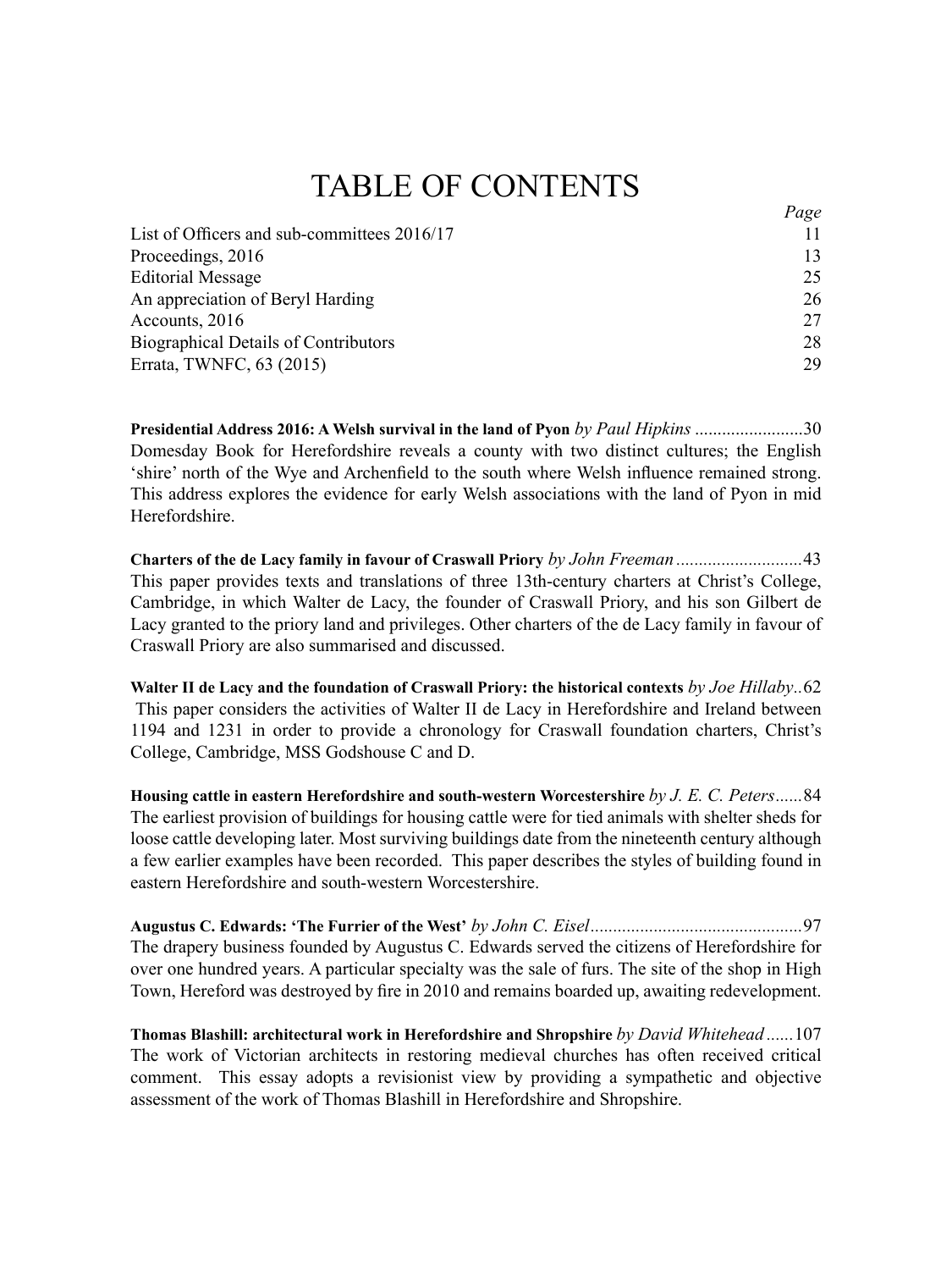### Page

| <b>Recorders:</b>                                                                      |  |
|----------------------------------------------------------------------------------------|--|
|                                                                                        |  |
|                                                                                        |  |
|                                                                                        |  |
|                                                                                        |  |
|                                                                                        |  |
|                                                                                        |  |
|                                                                                        |  |
| Book Reviews by Ian Bass, Janet Cooper, Rosalind Lowe, Jean O'Donnell, David Whitehead |  |
|                                                                                        |  |
| Offa's Dyke: Landscape and Hegemony in Eighth Century Britain by Keith Ray &           |  |
|                                                                                        |  |
| The Parish that disappeared: a history of St. John's, Hereford, Liz Pitman 179         |  |
|                                                                                        |  |
|                                                                                        |  |
| The Victoria County History of Herefordshire: Bosbury, Janet Cooper (ed.)183           |  |
| Warriors, Warlords and Saints: the Anglo-Saxon Kingdom of Mercia, John Hunt 184        |  |
|                                                                                        |  |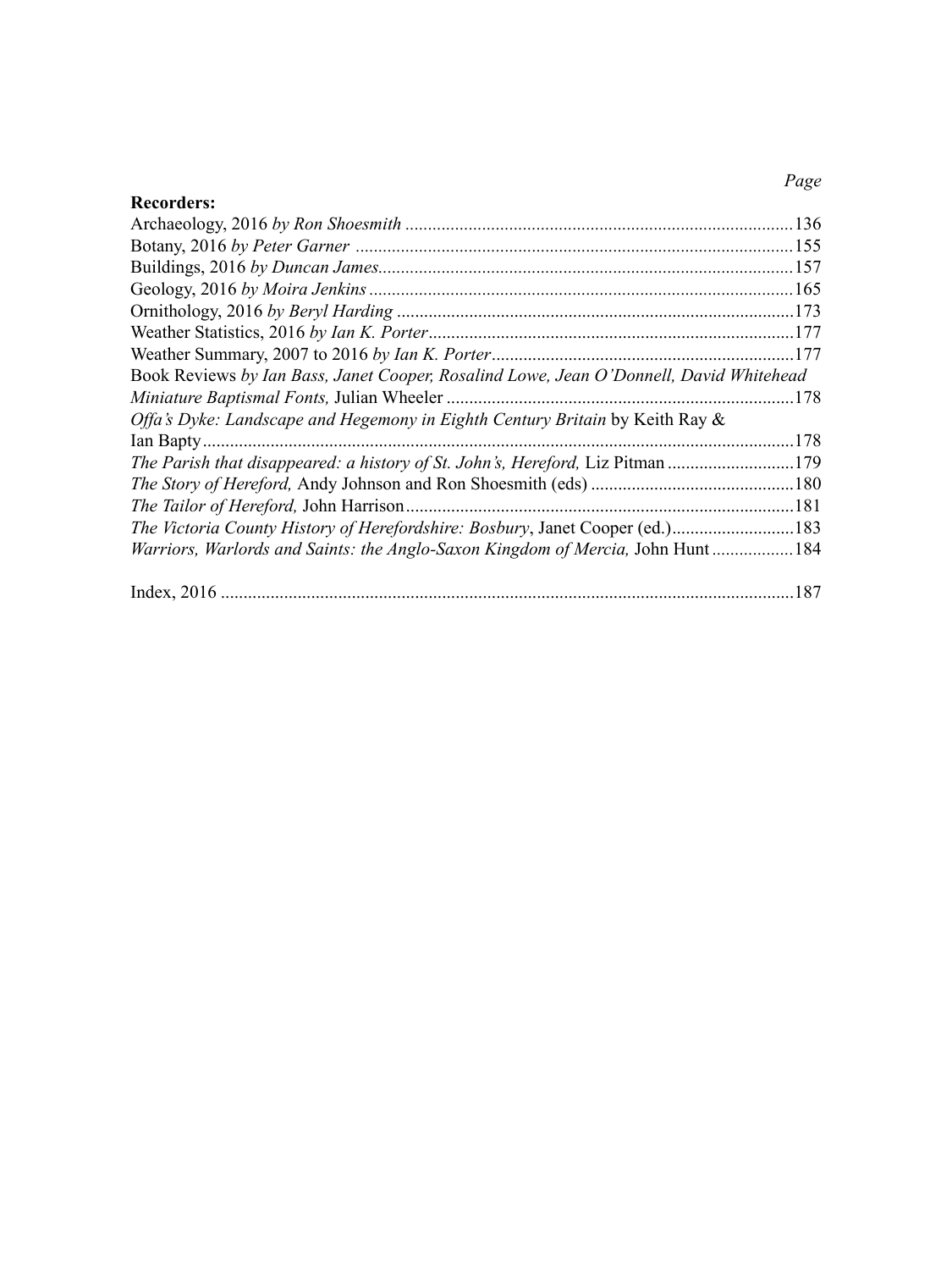# LIST OF COLOURED PLATES

#### **Presidential Address 2016: A Welsh survival in the land of Pyon** *by Paul Hipkins*

- Plate 1.1 Map of King's Pyon and Canon Pyon.
	- 1.2 Map of area referred to in the Wormsley charters.

#### **Charters of the de Lacy family in favour of Craswall Priory** *by John Freeman*

- Plate 2.1 Charter of the de Lacy family in favour of Craswall Priory, Cambridge, Christ's College, MS Godshouse C.
	- 2.2 Charter of the de Lacy family in favour of Craswall Priory, Cambridge, Christ's College, MS Godshouse D.
	- 2.3 Charter in favour of Craswall Priory, Cambridge, Christ's College, MS Godshouse B, with Walter de Lacy's seal.

#### **Walter II de Lacy and the foundation of Craswall Priory: the historical contexts** *by Joe Hillaby*

- Plate 3.1 Trim Castle, built by Walter's father, 1174-86. Fundamentally a square keep to which four rectangular towers were subsequently attached. These are shown projecting above the keep. 3.2 Walter de Lacy and the triumph of circularity, *c.* 1220: Trim Castle from the south, showing curtain wall with four of his five circular towers and the Dublin Gate. Note the formidable circular inner structure. 3.3 Pembroke Castle. William Marshal's 75-ft high circular keep showing remains of domical roof and heavy battery at base. 3.4 Pembroke Castle overlooking the port for Ireland. 3.5 View from Dundrum keep bay overlooking the bay and fine natural harbour, Mountains of Mourne in distance. 3.6 Longtown Castle on its motte, viewed from the south, showing two of the three semi-circular buttresses. 3.7 Clogh Oughter castle: the south wall was blown up by Cromwell's forces in 1653, when it was the last stronghold of the rebellion to fall. Thus the internal layout can now be seen. Only the ground and first floors were built by Walter de Lacy. 3.8 Clogh Oughter castle from the north showing the intact section of the wall. **Thomas Blashill: architectural work in Herefordshire and Shropshire** *by David Whitehead* Plate 4.1 Westhide School (1863): classroom left (heightened), master's house right. 4.2 Yarkhill School (1866): Blashill's drawing of the east gable—the rose window contains painted glass by Henry Casolani. 4.3 Tarrington School (1874): No polychrome brickwork here, Lady Emily probably insisted upon something more sober and classical.
	- 4.4 The Millbank Estate (1897-1902): Blashill's crowning achievement, again expensive architecture set in tree-line boulevards, which could easily be mistaken for nearby Chelsea.
	- 4.5 Hereford Town Hall, The 'Imperial' staircase: Doulton's best terracotta, York stone, black marble columns and top-lit with *Art Nouveau* stained glass—posh qualities that would elevate any bride's wedding day.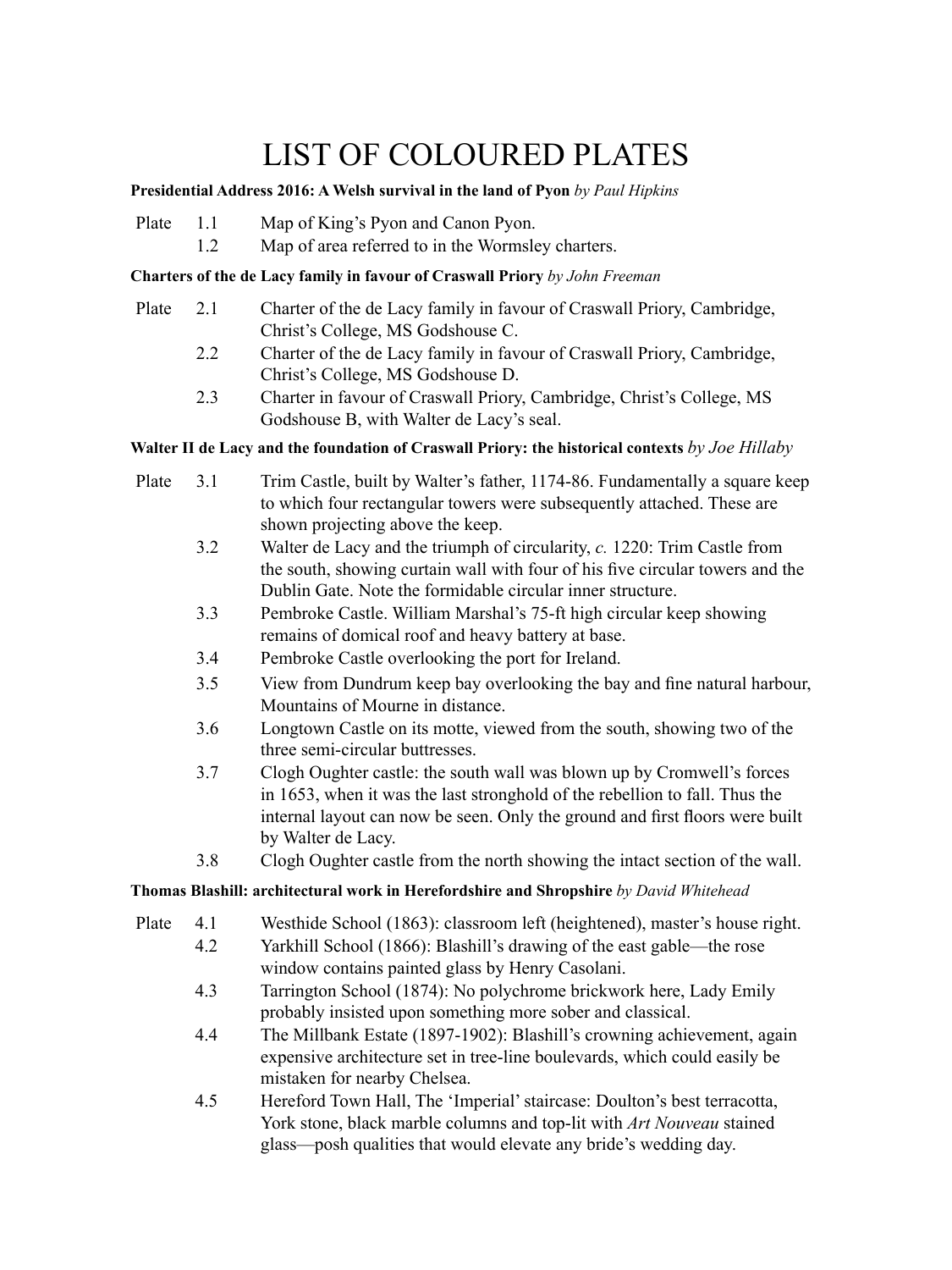#### **Archaeology, 2016** *by Ron Shoesmith*

- Plate 5.1 Credenhill. The stages in construction of the south-facing wall (horizon 060 represent the rubble core of the wall whereas 099 represents the industrial trample layer into which the wall was constructed.
	- 5.2 Credenhill. Results of the resistivity survey depicting the location of the Romano-British farmstead/villa within the roughly-rectangular, ditched enclosure.
	- 5.3 Hereford, 16-18 High Town. General view of walls in the south-west corner of the site.
	- 5.4 Hereford Cathedral, south aisle. Probable revetment wall associated with Wyatt's repairs to the cathedral.
	- 5.5 Bromyard Downs, Operational Base 1. The entrance-shaft remains showing the concrete beams lining the shaft which is cut into bedrock.
	- 5.6 Dorstone Hill. The eastern mound (centre, left) and deep burial chamber (right) viewed from the south.
	- 5.7 Longtown. Aerial photograph showing the two trenches in relation to the castle.
	- 5.8 Ponthendre. Aerial photograph showing trenches 2 and 3 in relation to the earthworks of the castle. Trench 1 is seen among the trees on top of the motte.
	- 5.9 Adforton. Second-century Roman Trolla (pan-handle).
	- 5.10 Dinedor. Neolithic axehead (Scandinavian type).
	- 5.11 Foy. Gilded silver coins of Elizabeth 1.
	- 5.12 Madley. Medieval seal matrix.

#### **Botany, 2016** *by Peter Garner*

| Plate |  | Yellow Nonea (Nonea lutea). |  |
|-------|--|-----------------------------|--|
|-------|--|-----------------------------|--|

- 6.2 Moth Mullein (*Verbascum blattaria*).
- 6.3 Strawberry Clover (*Trifolium fragiferum*).
- 6.4 Orange Mullein (*Verbascum phlomoides*) at Rotherwas.

#### **Geology, 2016** *by Moira Jenkins*

- Plate 7.1 Little Doward. A shale horizon is overlain by massive dolomite. This is the boundary of the Avon Group and the Black Rock Limestone.
	- 7.2 Great Doward. Algal mats of cyanobacteria.
	- 7.3 Great Doward. Drybrook Sandstone, orange sandstone with quartz pebbles.
	- 7.4 Intra-formational conglomerate in the Freshwater West Formation, containing pebbles of sandstone and calcrete.
	- 7.5 Red Daren. Ffynnon Limestone with nodules of calcium carbonate seen on the cliff face.
	- 7.6 Hummocky landscape of the landslip area at Black Darren.
	- 7.7 Gastropod found at Chance's Pitch, seen from above.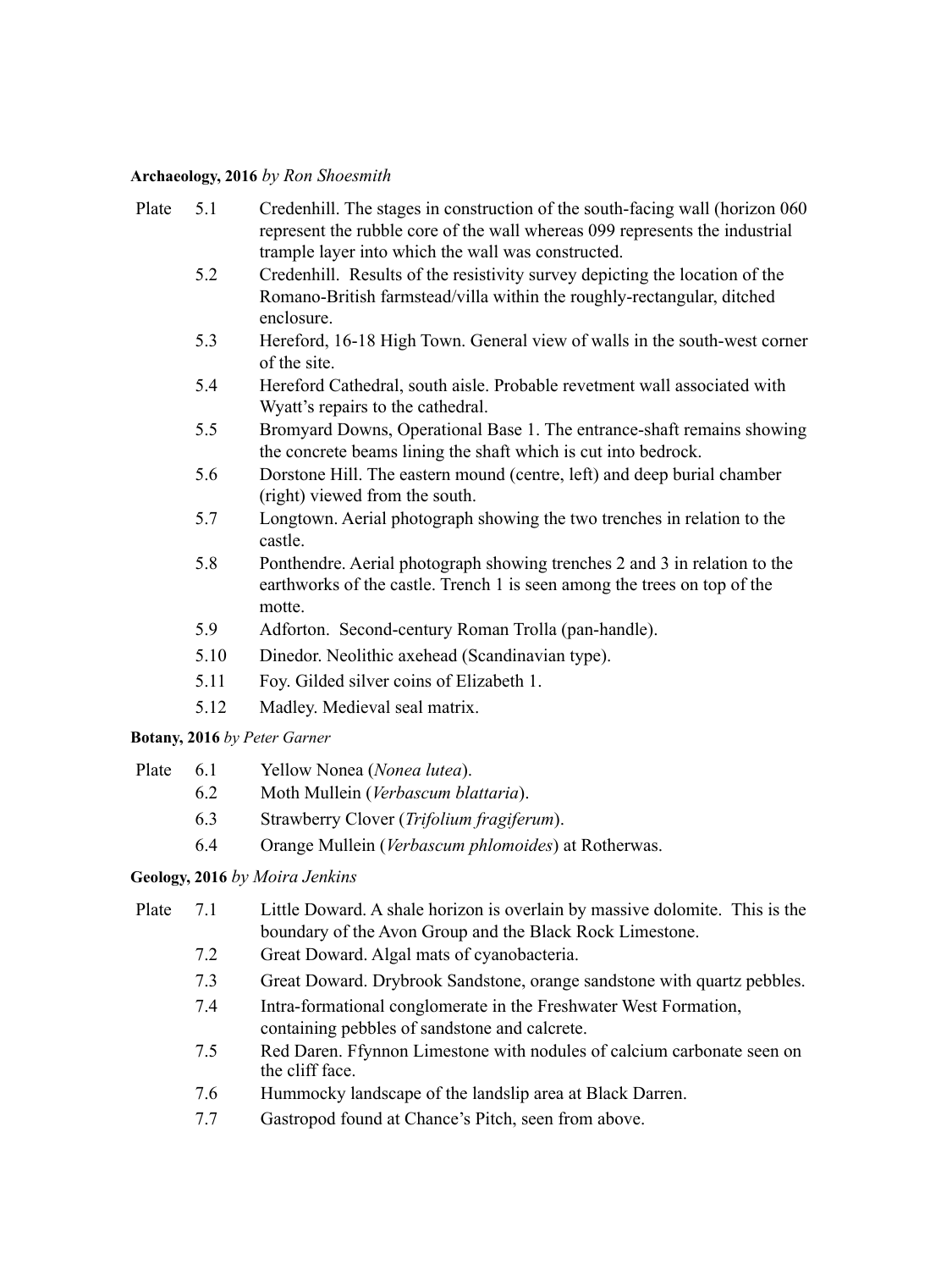# LIST OF FIGURES

|      |                                |                                                                                                                                                                                                          | Page     |
|------|--------------------------------|----------------------------------------------------------------------------------------------------------------------------------------------------------------------------------------------------------|----------|
|      |                                | An appreciation of Beryl Harding                                                                                                                                                                         |          |
|      |                                | Beryl Harding                                                                                                                                                                                            | 26       |
|      |                                | Presidential Address 2016: A Welsh survival in the land of Pyon by Paul Hipkins                                                                                                                          |          |
| Fig. | $\mathbf{1}$<br>$\overline{2}$ | Site of Wormsley Priory 2016, viewed across the Welsh brook stream.<br>The remains of Gallopers' Lane in 2016 looking south. Blacklands field<br>is on the right, with the Welsh town site to the left.  | 34<br>36 |
|      |                                | Walter II de Lacy and the foundation of Craswall Priory: the historical contexts by Joe Hillaby                                                                                                          |          |
| Fig. | $\mathbf{1}$                   | 'So-called' effigy of Bishop Gilbert de Braose (1200-1215) in Hereford<br>Cathedral choir, see Pevsner, Herefordshire (2012), pp. 291-2.                                                                 | 67       |
|      | $\overline{2}$                 | Aconbury Church from west showing magnificent 13th-century lancets.                                                                                                                                      | 67       |
|      | 3                              | Aconbury Church. South face showing cloister string course, nuns'<br>entry left, priests' entry right.                                                                                                   | 68       |
|      | $\overline{4}$                 | Jews Lane, Longtown.                                                                                                                                                                                     | 69       |
|      | 5                              | Dundrum Keep from south, showing first-floor entrance and wall walk.                                                                                                                                     | 70       |
|      | 6                              | Dundrum Keep from north, showing battered base and, right, latrine in<br>curtain wall.                                                                                                                   | 70       |
|      | 7                              | Dundrum Keep: interior showing modern ground-floor entrance, first-<br>floor hall with fireplace and chimney, internal openings to spiral staircase<br>at ground, first and second floor, and wall walk. | 71       |
|      | 8                              | 'Bird's-Eye view of Hereford Castle in its original form. From Speed's<br>Map, Leland's Description, etc.', J. Duncumb, History of Hereford<br>(1804) fcg p. 229.                                        | 71       |
|      | 9                              | Longtown Castle showing floor joist support and entrance to garderobe.                                                                                                                                   | 72       |
|      | 10                             | Pembroke keep showing joist holes on ground, first and second floors,<br>two fireplaces and interior of domical roof.                                                                                    | 72       |
|      | 11                             | Longtown Castle: remnants of southern buttress showing spiral staircase<br>and opening into dog-legged passageway on 2nd floor.                                                                          | 73       |
|      | 12                             | Longtown Castle, showing large fireplace of first-floor common hall.                                                                                                                                     | 74       |
|      | 13                             | Castle, showing projecting rectilinear corbelled-out<br>Longtown<br>garderobe.                                                                                                                           | 74       |

*Page*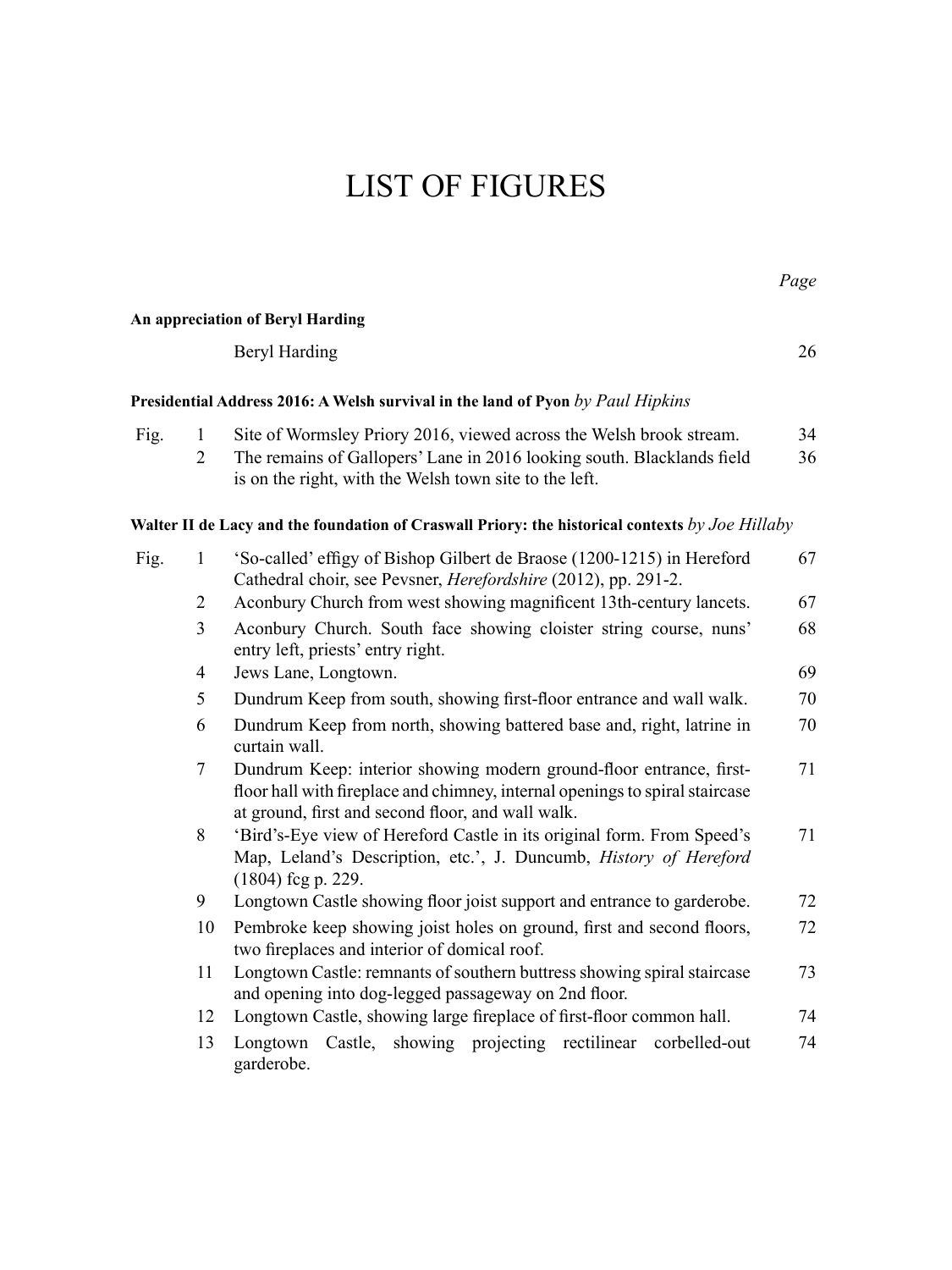**Housing cattle in eastern Herefordshire and south-western Worcestershire** *by J E. C. Peters*

|      |                                |                                                                                                                                                                                                                                                                         | Page<br>85 |
|------|--------------------------------|-------------------------------------------------------------------------------------------------------------------------------------------------------------------------------------------------------------------------------------------------------------------------|------------|
| Fig. | $\mathbf{1}$<br>$\overline{2}$ | Map of survey area.<br>Cowhousing, type 1 plans: type 1a) Upper Townend Farm, Bosbury,<br>(H), type 1b) Cale Farm, Leigh, (W), type 1c) Warren Farm, Bromyard,<br>(H).                                                                                                  | 86         |
|      | 3                              | Cowhouse type 1a, Cwmmau Farm, Brilley, (H).                                                                                                                                                                                                                            | 87         |
|      | $\overline{4}$                 | Cowhousing type 1b, Moor Abbey Farm, Middleton-on-the-Hill, (H).                                                                                                                                                                                                        | 87         |
|      | 5                              | Cowhousing, type 2 plans; type 2a in Tarrington, (H), Petty France,<br>Colwall, (H); Walk Farm, Castlemorton, (W), Newhouse Farm,<br>Bromyard, (H), Barton Farm, Colwall, (H).                                                                                          | 89         |
|      | 6                              | Cowhouse, type 2, Lower Norton, Bromyard, (H).                                                                                                                                                                                                                          | 89         |
|      | 7                              | Cowhouse, type 2, with open front, Church Farm, Twyning, Glos.                                                                                                                                                                                                          | 90         |
|      | 8                              | Cowtying, Leigh Court, Leigh, (W).                                                                                                                                                                                                                                      | 91         |
|      | 9                              | Cowtying, Moor Abbey Farm, Middleton-on-the-Hill, (H).                                                                                                                                                                                                                  | 92         |
|      | 10                             | Shelter sheds, plans; a) Lower Brockhampton, Bromyard. (H), Sherridge<br>Lodge, Leigh (W), b) near Ross-on-Wye (H).                                                                                                                                                     | 92         |
|      | 11                             | Shelter shed, Nuttall Farm, Much Marcle (H).                                                                                                                                                                                                                            | 93         |
|      | 12                             | Shelter shed, Hillend Court, Castlemorton (W).                                                                                                                                                                                                                          | 94         |
|      | 13                             | Feeding trough, Pole Elm, Powick, (W).                                                                                                                                                                                                                                  | 95         |
|      |                                | Augustus C. Edwards: 'The Furrier of the West' by John C. Eisel                                                                                                                                                                                                         |            |
| Fig. | $\mathbf{1}$                   | This engraving, dating from the early 1860s when George Pember was<br>trading from 18 High Town, indicates that at that period the shop front<br>was of a plain Georgian style.                                                                                         | 98         |
|      | $\overline{2}$                 | Another engraving, taken from Hereford Illustrated (1892), illustrates<br>the frontage after Augustus Edwards had taken over nos. 16 & 17 High<br>Town.                                                                                                                 | 99         |
|      | 3                              | When Jakeman and Carver's trade directory was published in 1902,<br>Edwards had a large advert inside the rear cover, with an illustration of<br>a polar bear.                                                                                                          | 100        |
|      | 4                              | An advertising postcard, issued by Augustus Edwards to illustrate his<br>extensive range of furs.                                                                                                                                                                       | 100        |
|      | 5                              | Although this photograph is undated, it was taken about the time that<br>the alterations to the premises were begun in 1933.                                                                                                                                            | 102        |
|      | 6                              | When Queen Mary visited Hereford on 29 July 1937, she was driven<br>through the centre of the city. This fine photograph, taken from an<br>elevated position on the opposite side of High Town, shows the frontage<br>to the 'Furriers of the West' nearing completion. | 103        |
|      | 7                              | This photograph, taken on 13 September 1948 during Battle of Britain<br>week, has the completed front of 16-18 High Town as the backdrop to<br>the Spitfire on display.                                                                                                 | 104        |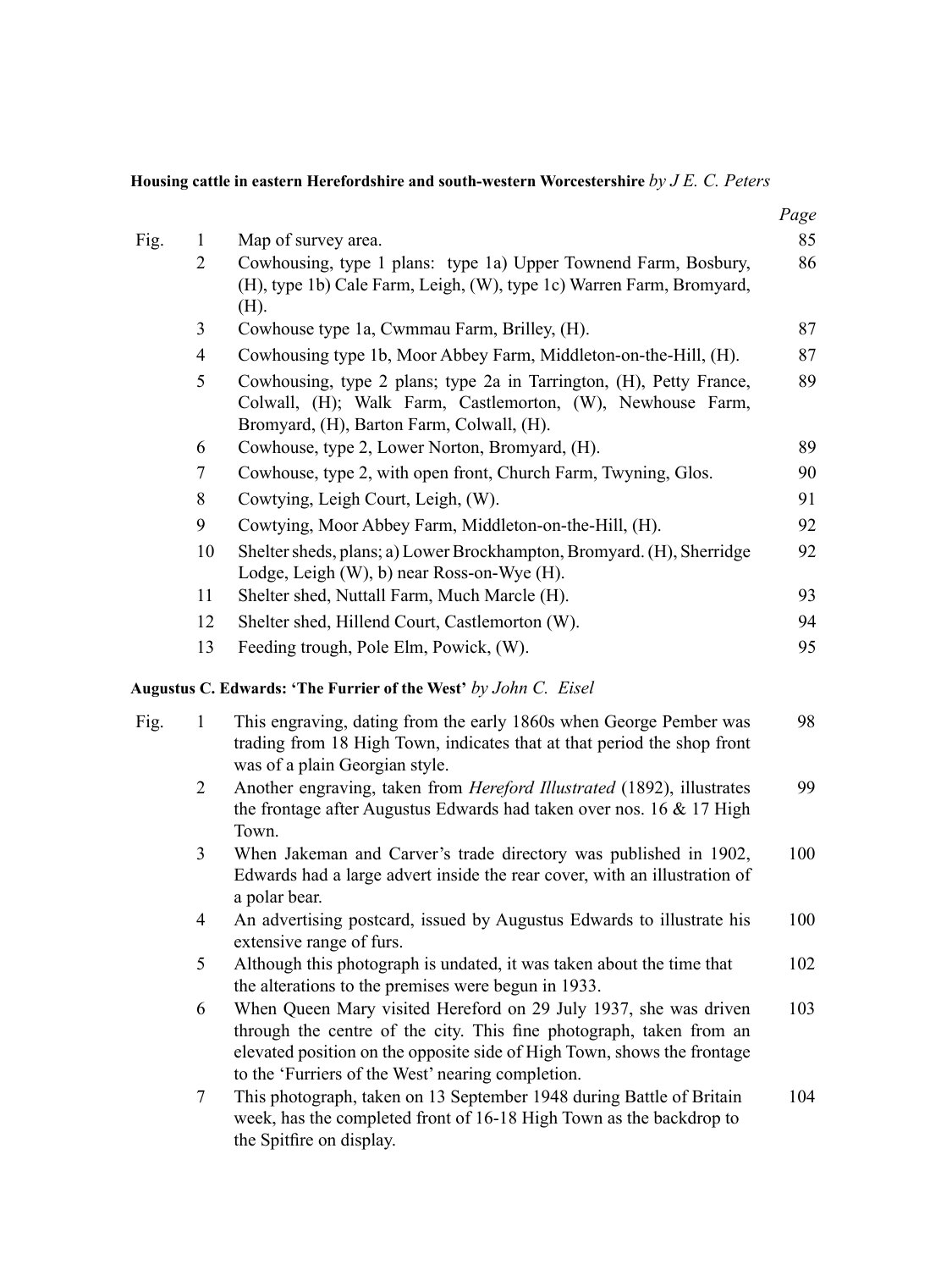#### **Thomas Blashill: architectural work in Herefordshire and Shropshire** *by David Whitehead*

|      |                |                                                                                                                                                                                                                                                                                                                                                                  | Page |
|------|----------------|------------------------------------------------------------------------------------------------------------------------------------------------------------------------------------------------------------------------------------------------------------------------------------------------------------------------------------------------------------------|------|
| Fig. | $\mathbf{1}$   | Yarkhill church (1861-2). A presentation lithograph showing before and<br>after views of the church.                                                                                                                                                                                                                                                             | 108  |
|      | 2              | Oldbury near Bridgnorth (1863). Blashill's bell-cote on the west end of<br>the church.                                                                                                                                                                                                                                                                           | 109  |
|      | 3              | Westhide Church (1866-7). View of the south-side where Blashill<br>consolidated the masonry, opened-up the easternmost window and<br>designed a new porch. The tower was restored in $c$ .1870.                                                                                                                                                                  | 113  |
|      | $\overline{4}$ | Stottesdon Church (1867-8). The new baptistery designed by Blashill<br>to show-off the font. A new ox-eye window was provided to illuminate<br>the scene.                                                                                                                                                                                                        | 116  |
|      | 5              | Lady Emily Foley (1805-1900) a portrait of 1840. Her patronage<br>sustained Blashill's career in Herefordshire. She was the daughter of<br>James Graham, 3rd duke of Montrose and wife of the Hon. Edward<br>Foley (d. 1846).                                                                                                                                    | 117  |
|      | 6              | Putley Church (1875). Blashill renewed the belfry and strengthen the<br>west wall for support. He added the west window. The timber porch<br>shown by Wathen was also restored but was replaced in $c.1940$ .                                                                                                                                                    | 118  |
|      | 7              | Dormington (1876-7). Blashill's perspective (framed) is still in the<br>church.                                                                                                                                                                                                                                                                                  | 120  |
|      | 8              | Dormington (1876-7). Blashill kept the narrow chancel arch and changed<br>the east window to five lancets. The fine Arts and Crafts glass, depicting                                                                                                                                                                                                             | 121  |
|      | 9              | the Last Supper, is by Mary Lowndes and Isabel Gloag (1902).<br>Much Dewchurch (1877). Blashill's new north arcade can be seen on<br>the left. The chancel, which had been improved earlier, was provided<br>with a new iron palisade and gates, Godwin tiles and new oak fittings.<br>The pulpit was 're-fixed' and the roof of the nave revealed and restored. | 125  |
|      | 10             | Hampton Bishop (1878-9). The north side of the church, showing the<br>tower, restored by both Kempson (1866) and Blashill (1878). The third<br>storey with its 'Norman' openings was designed by Blashill. He also<br>cleaned and restored the stonework below.                                                                                                  | 127  |
|      | 11             | Boundary Street, Bethnal Green (1890-93). One of the quiet green<br>corners on the estate, surrounded by tall tenements, providing working<br>class housing in a style of architecture which would not be out-of-place<br>in the West End.                                                                                                                       | 129  |
|      |                |                                                                                                                                                                                                                                                                                                                                                                  |      |

#### **Archaeology, 2016** *by Ron Shoesmith*

| Fig. | Credenhill. Image of the kiln, stoke hole and flu extending to the south. | 138 |
|------|---------------------------------------------------------------------------|-----|
|      | The partially-excavated ash-pit is visible to the right of the flue.      |     |

- 2 Bromyard Downs. Cross-section through Operational Base 2 looking north. Note how the bedrock was cut to accommodate the structure. 142
- 3 Bromyard Downs. Suggested plan of Operational Base 2, based upon the excavated evidence, location of the quarry face in relation to the excavation and the description contained within Lowry & Wilks, 2002. 142